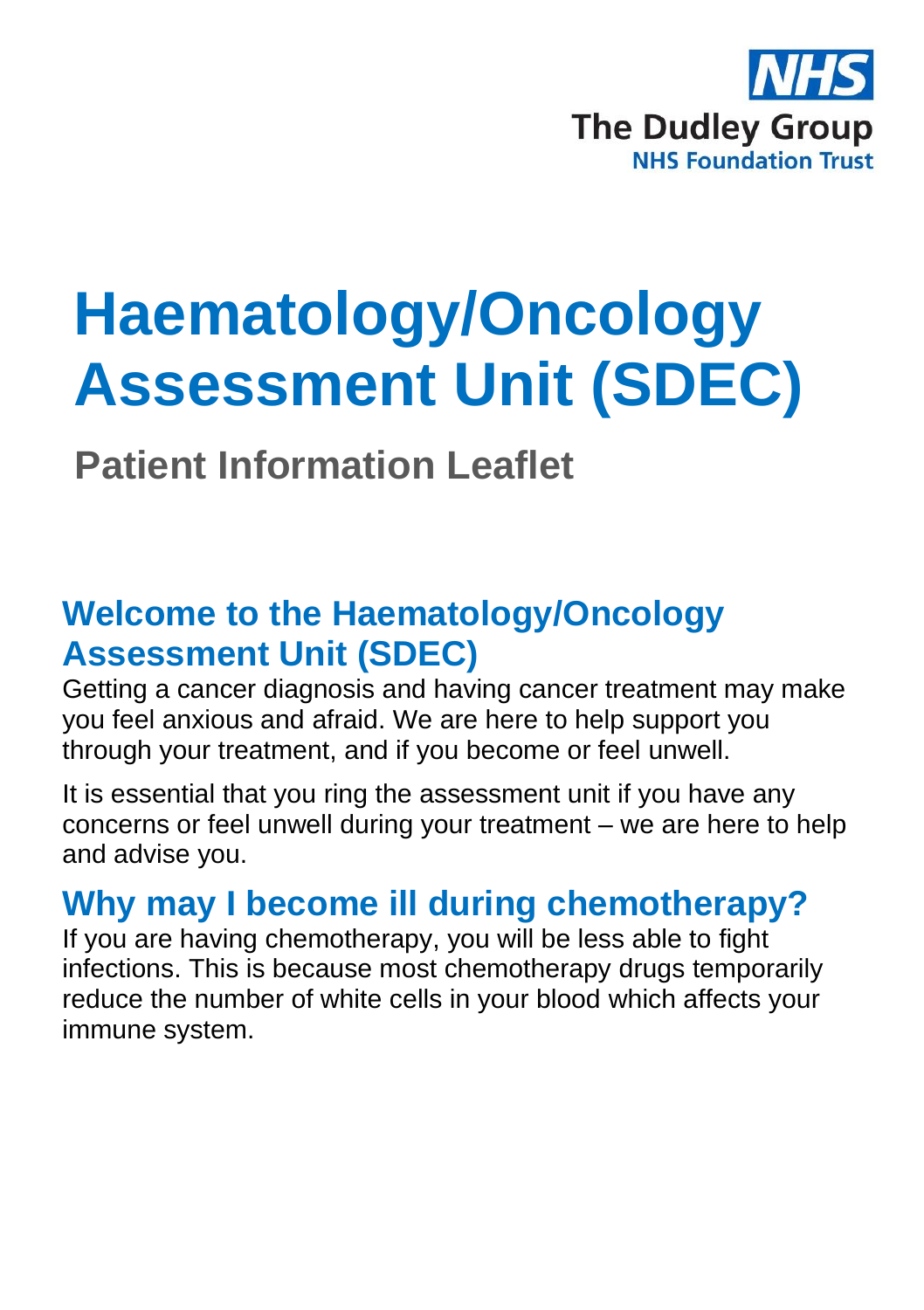# **How do I know if I have an infection?**

The following list highlights some signs of infection that you need to look out for:

- Temperature greater than  $37.5^{\circ}$ C or below  $35^{\circ}$ C
- Uncontrollable shivering, chills or shakes
- Sore throat or a sore mouth
- Persistent diarrhoea
- Persistent vomiting or nausea
- Constipation
- Bruising or any other bleeding for no apparent reason, for example, nose bleeds
- A rash
- A cough or any shortness of breath
- Discomfort or burning when passing urine
- Any pain, blisters, soreness, redness or any other concerns around the site where your chemotherapy was given

If you are receiving chemotherapy or you are a haematology patient, and develop any of the symptoms above or feel unwell in any other way, please ring one of the following helplines for advice:

8am to 8.30pm, Monday to Friday Haematology/Oncology Assessment Unit (SDEC) on 01384 456111 ext. 4271

Out of hours, weekends or Bank Holidays Ward C4/Georgina Ward on 01384 244251 or 01384 244235

We take all of your calls and concerns seriously. Remember we are here to help take care of you.

#### **Do not wait.**

**Please remember – if you think you have an infection or you feel unwell, it is very important that you contact us immediately as you may need urgent antibiotics or other treatment.**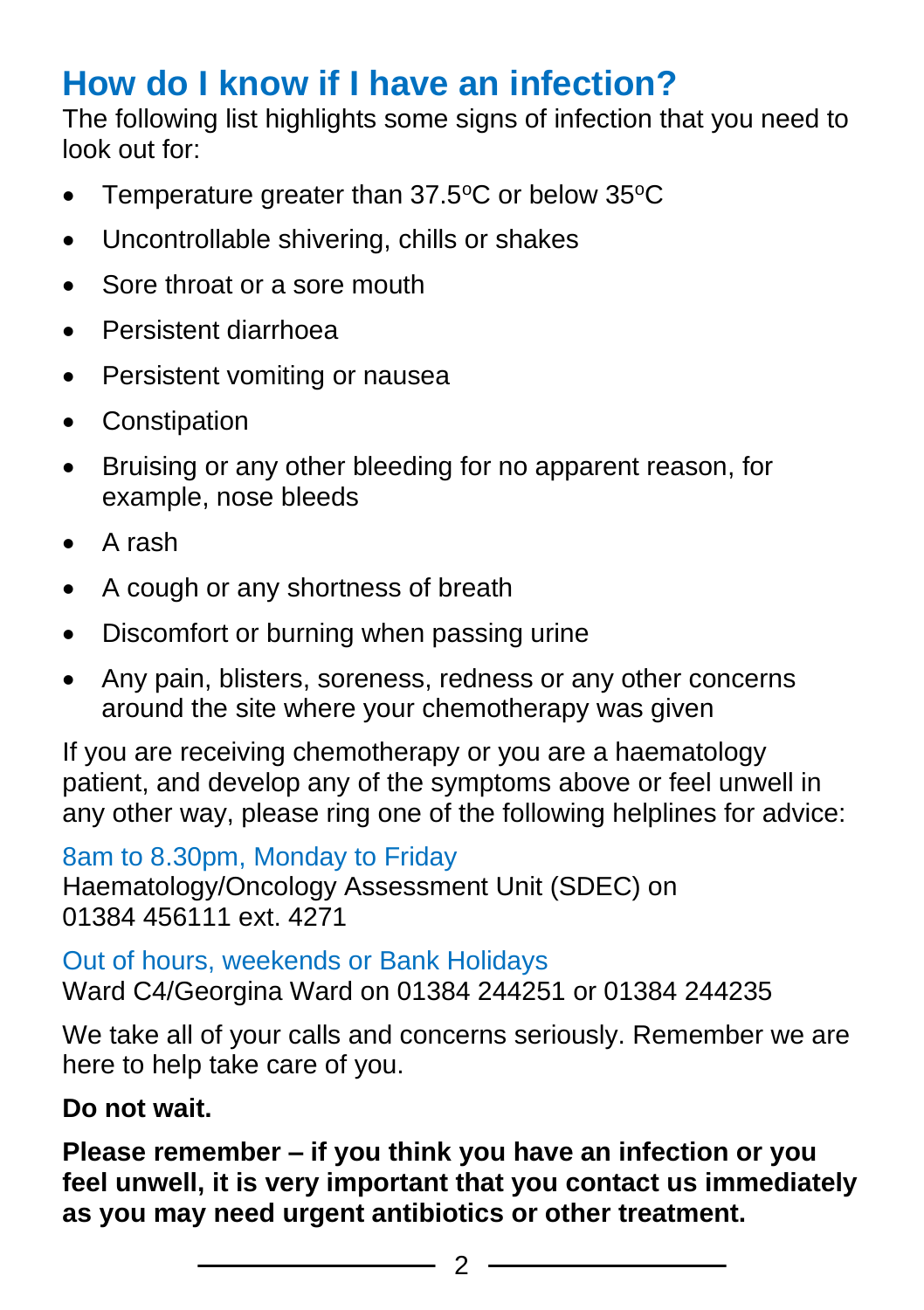**The sooner we know, the sooner we can treat you.**

### **Taking your temperature**

It is very useful for you to have your own thermometer to check your temperature. You can buy one from a pharmacy. It is important that you monitor your temperature if you feel unwell. If you ring the helpline, you will be asked what your temperature is.

# **Why must I ring the helpline before I come to the Georgina Unit?**

You must call the helpline before you come to the Georgina Unit in order that we can tell you the best department to go to so you can be seen and treated without delay. The helplines are as follows:

8am to 8.30pm, Monday to Friday

Haematology/Oncology Assessment Unit (SDEC) On 01384 456111 ext. 4271

Out of hours, weekends or Bank Holidays Ward C4/Georgina Ward on 01384 244251 or 01384 244235

If you are asked to come into the hospital when you ring, please bring any medication you are taking at home as this will help the team looking after you when you arrive.

**Please carry this leaflet and your alert card with you at all times while you are having treatment. Show your alert card if you go to the Emergency Department (ED/A&E) or the Emergency Assessment Unit (EAU).**